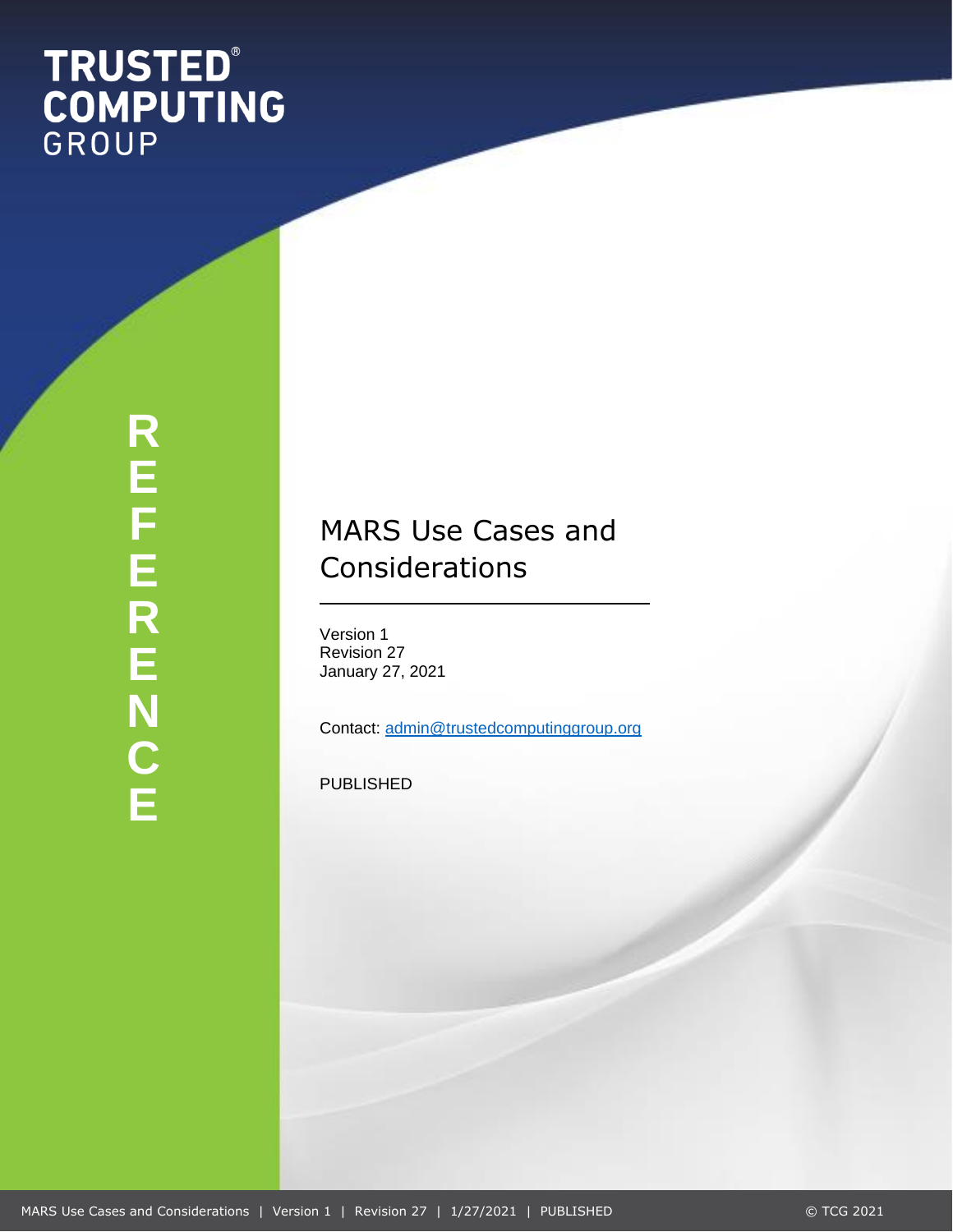# <span id="page-1-0"></span>**DISCLAIMERS, NOTICES, AND LICENSE TERMS**

THIS DOCUMENT IS PROVIDED "AS IS" WITH NO WARRANTIES WHATSOEVER, INCLUDING ANY WARRANTY OF MERCHANTABILITY, NONINFRINGEMENT, FITNESS FOR ANY PARTICULAR PURPOSE, OR ANY WARRANTY OTHERWISE ARISING OUT OF ANY PROPOSAL, DOCUMENT OR SAMPLE.

Without limitation, TCG disclaims all liability, including liability for infringement of any proprietary rights, relating to use of information in this document and to the implementation of this document, and TCG disclaims all liability for cost of procurement of substitute goods or services, lost profits, loss of use, loss of data or any incidental, consequential, direct, indirect, or special damages, whether under contract, tort, warranty or otherwise, arising in any way out of use or reliance upon this document or any information herein.

This document is copyrighted by Trusted Computing Group (TCG), and no license, express or implied, is granted herein other than as follows: You may not copy or reproduce the document or distribute it to others without written permission from TCG, except that you may freely do so for the purposes of (a) examining or implementing TCG documents or (b) developing, testing, or promoting information technology standards and best practices, so long as you distribute the document with these disclaimers, notices, and license terms.

Contact the Trusted Computing Group at [www.trustedcomputinggroup.org](http://www.trustedcomputinggroup.org/) for information on document licensing through membership agreements.

Any marks and brands contained herein are the property of their respective owners.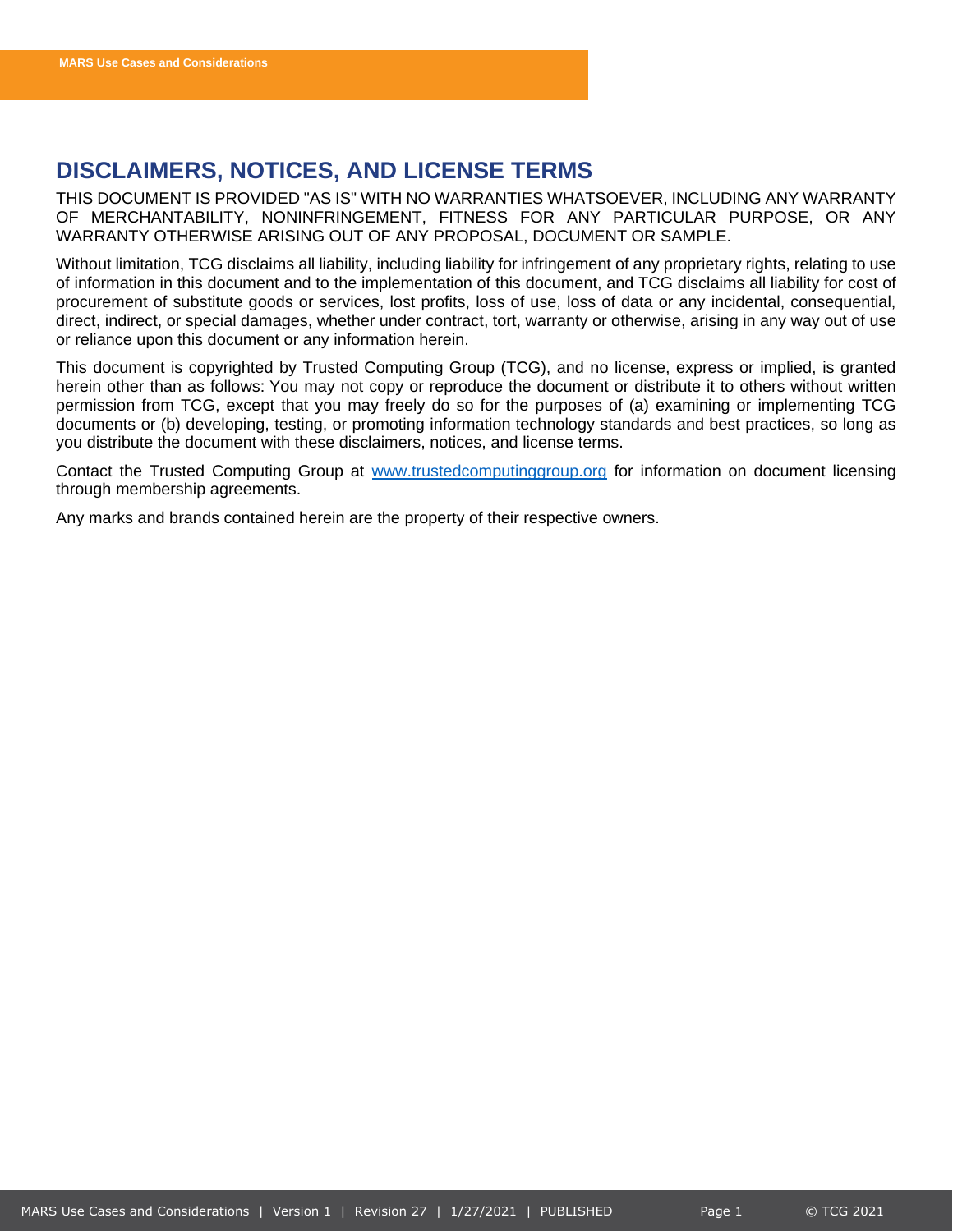# <span id="page-2-0"></span>**Acknowledgements**

The TCG would like to gratefully acknowledge the contributions of the following individuals and companies who volunteered their time and efforts for the development of this reference.

| Tom Broström           | Cyber Pack Ventures, Inc.                     |
|------------------------|-----------------------------------------------|
| Dave Challener         | Johns Hopkins University, Applied Physics Lab |
| Ga-Wai Chin            | Infineon Technologies                         |
| <b>Brian Dziki</b>     | <b>United States Government</b>               |
| <b>Guy Fedorkow</b>    | Juniper Networks, Inc.                        |
| Sukhjinder Hayer       | The Boeing Company                            |
| <b>Steve Luther</b>    | <b>United States Government</b>               |
| <b>Graeme Proudler</b> | <b>Invited Expert</b>                         |
| Josh Schiffman         | HP Inc.                                       |
| Vadim Sukhomlinov      | Google Inc.                                   |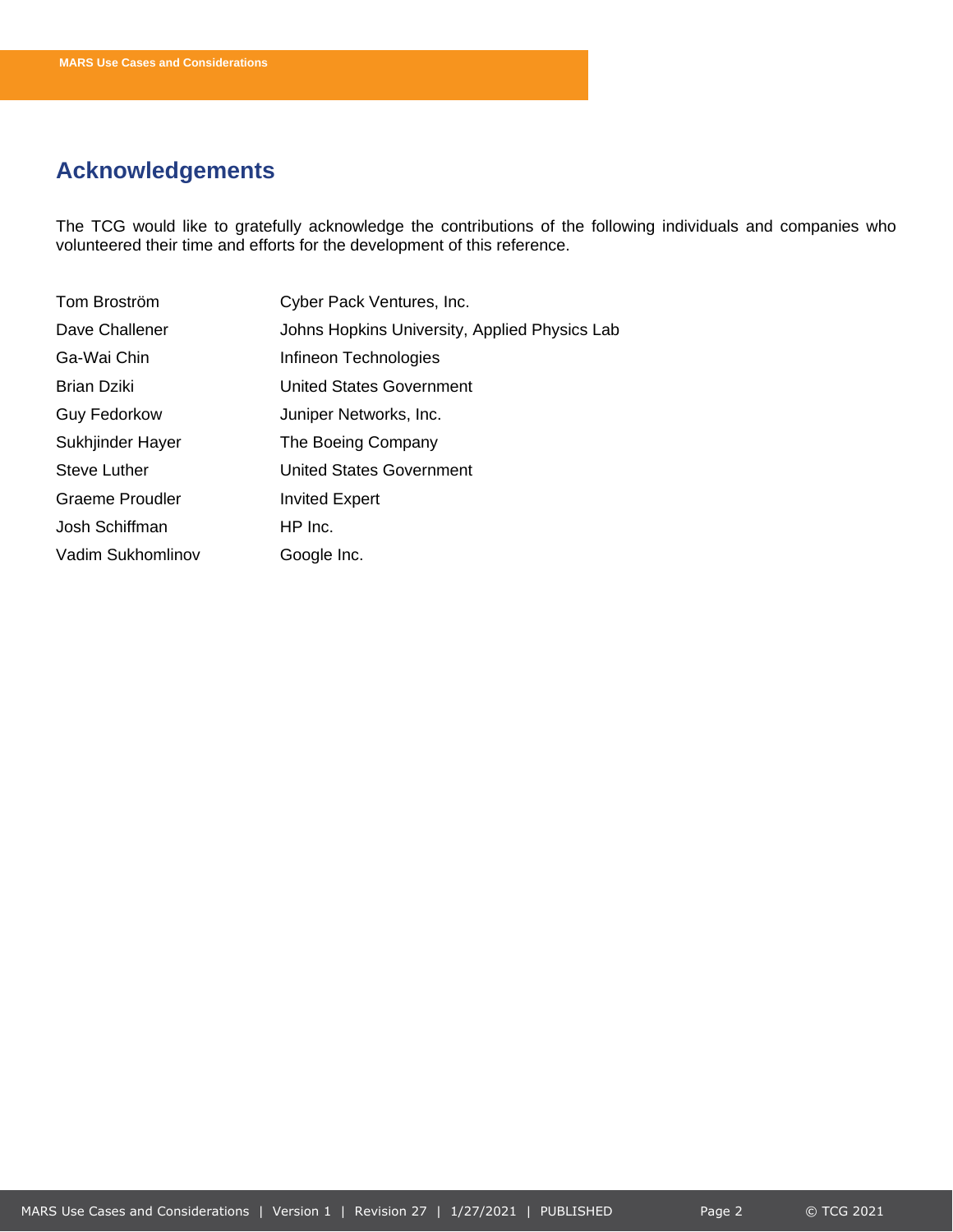# **CONTENTS**

| 1              |               |  |
|----------------|---------------|--|
|                | 1.1           |  |
|                | 1.2           |  |
|                | 1.3           |  |
|                | 1.4           |  |
| $\overline{2}$ |               |  |
|                | 2.1           |  |
|                | $2.2^{\circ}$ |  |
|                |               |  |
|                |               |  |
|                |               |  |
|                | 2.3           |  |
|                | 2.4           |  |
|                | 2.5           |  |
|                | 2.6           |  |
|                | 2.7           |  |
|                | 2.8           |  |
|                | 2.9           |  |
|                |               |  |
|                |               |  |
|                |               |  |
|                |               |  |
|                |               |  |
| 3              |               |  |
|                | 3.1           |  |
|                | 3.2           |  |
|                | 3.3           |  |
|                | 3.4           |  |
|                | 3.5           |  |
| 4              |               |  |
|                | 4.1           |  |
|                | 4.2           |  |
|                | 4.3           |  |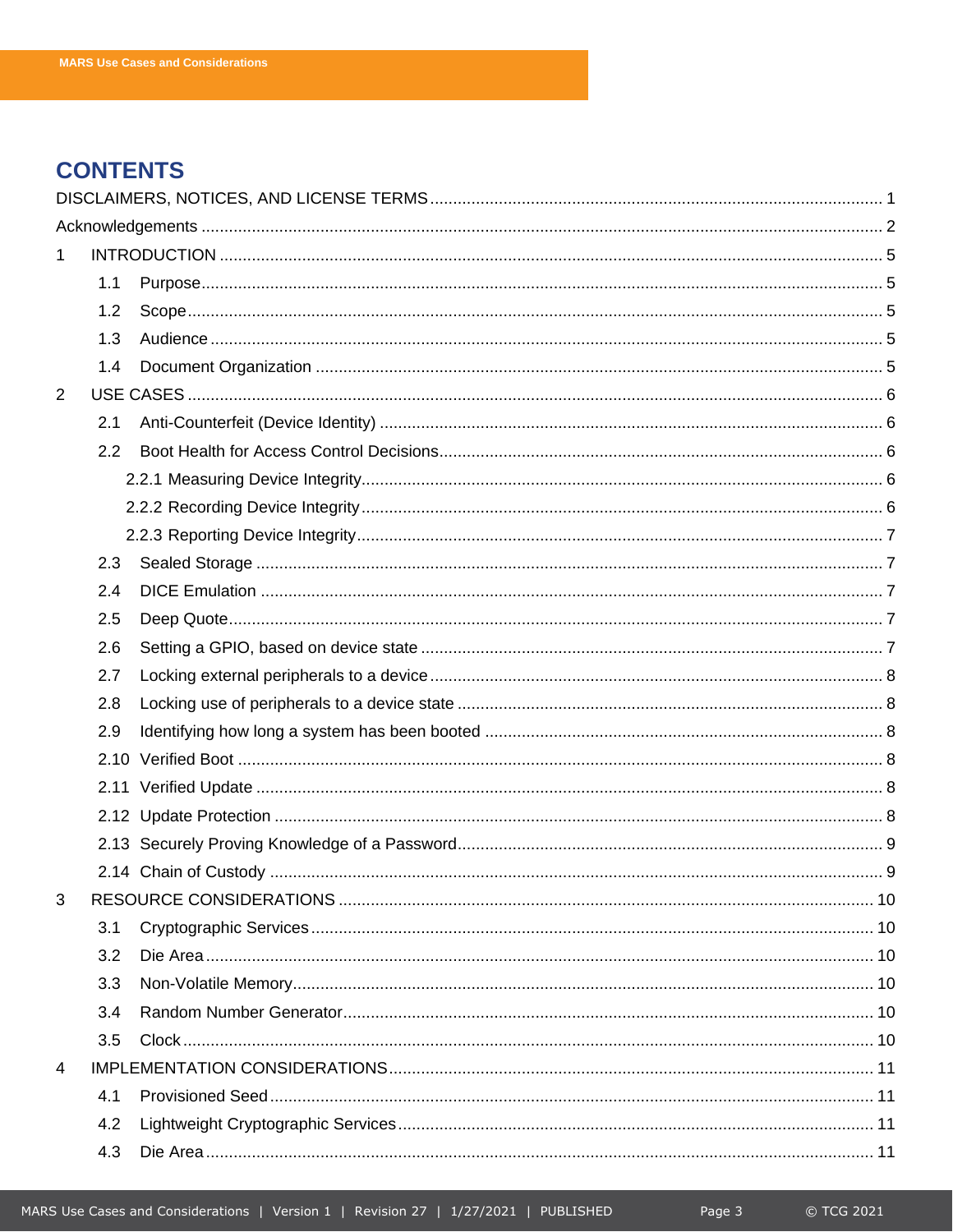$\overline{5}$  $6\phantom{a}$ 

| 4.4 |  |  |  |
|-----|--|--|--|
| 4.5 |  |  |  |
|     |  |  |  |
|     |  |  |  |
|     |  |  |  |
| 4.6 |  |  |  |
| 4.7 |  |  |  |
|     |  |  |  |
|     |  |  |  |
|     |  |  |  |
|     |  |  |  |
| 4.8 |  |  |  |
| 4.9 |  |  |  |
|     |  |  |  |
|     |  |  |  |
|     |  |  |  |
|     |  |  |  |
|     |  |  |  |
|     |  |  |  |
|     |  |  |  |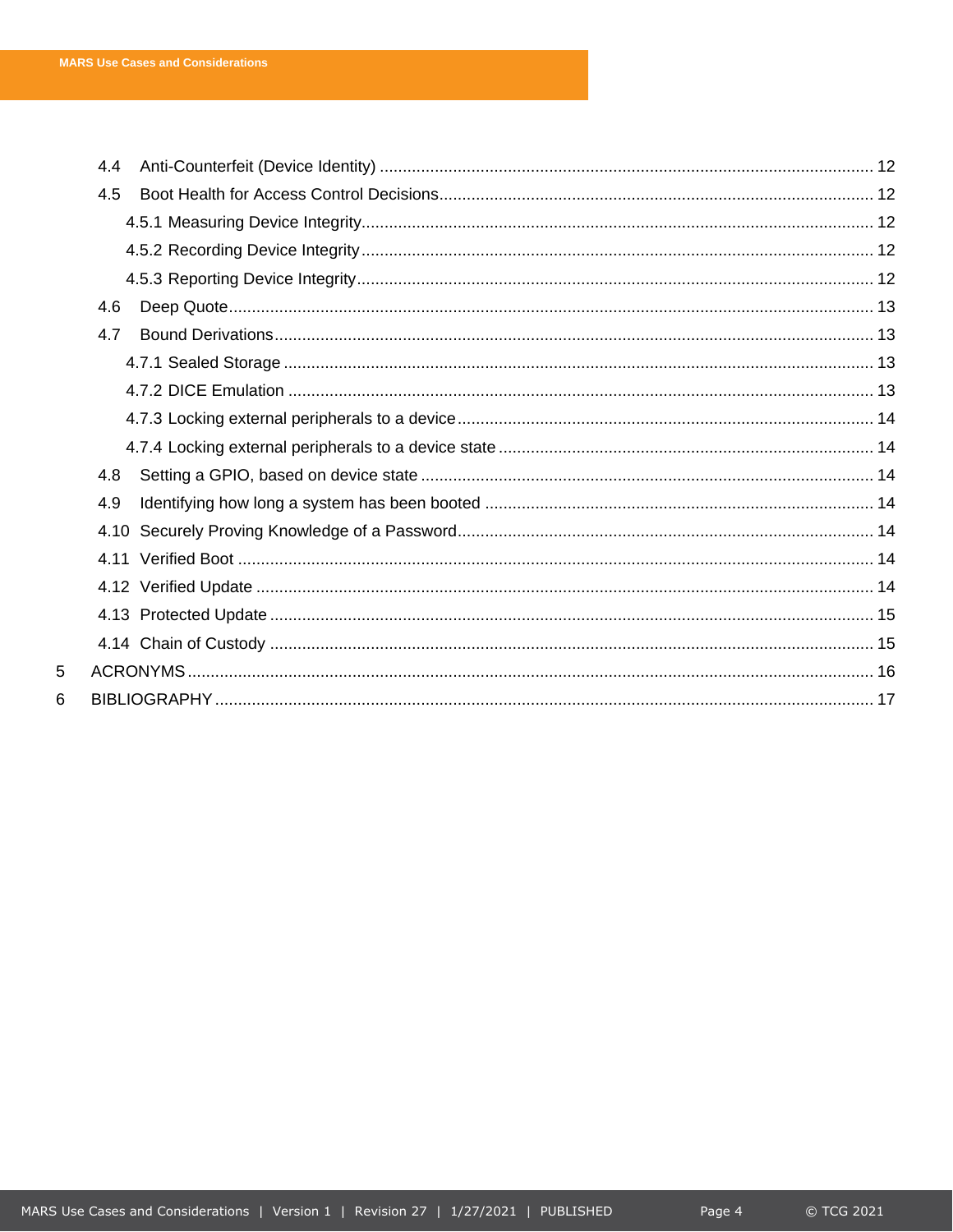# <span id="page-5-0"></span>**1 INTRODUCTION**

Microcontrollers and SoCs supporting embedded and more complex devices are available with many different feature sets. At the high end, microcontrollers may contain sophisticated 32-bit microprocessors, abundant volatile and nonvolatile memories, a large cache, floating point support, protected execution modes, I/O options including support for audio, video, networking and DSP. At the low end, there are microcontrollers with 8-bit microprocessors with minimal additional support.

Embedded systems manufacturers, especially those considering use of lower end microcontrollers, may find it difficult to build devices that comply with the TCG's measurement and attestation (M&A) framework. The Roots of Trust that protect the resources and mechanisms that support measurement recording and reporting are found in a Trusted Platform Module (TPM), but the inclusion in an embedded system of a separate TPM may be untenable due to power, space, and cost. Another solution is needed.

The purpose of Measurement and Attestation RootS (MARS) is to specify the means by which microcontroller manufacturers may directly incorporate the required Root of Trust (RoT) logic in their designs in an appealing, lowoverhead manner. The result should be a device that natively supports the "minimum functionality necessary to describe characteristics that affect a platform's trustworthiness" as required by the TCG [1].

The performance of measuring, recording, and reporting comprise the essential features of a MARS-equipped device.

### <span id="page-5-1"></span>**1.1 Purpose**

The set of use cases and considerations described in this reference document determine the requirements for a Measurement and Attestation RootS (MARS) specification.

### <span id="page-5-2"></span>**1.2 Scope**

The MARS Charter requires the MARS specification to enable M&A. Other features are considered (per the Charter) and may be included in the specification as Recommended or Optional if they are deemed particularly useful to embedded systems and add a minimum to the complexity for implementors. The Use Cases presented in this reference will help determine the capabilities and commands to be support by MARS in order to meet M&A and "other" needs.

### <span id="page-5-3"></span>**1.3 Audience**

The intended audience for this reference document is manufacturers of microcontrollers and those considering incorporating MARS in their design. Readers are encouraged to understand the Trusted Platform concepts detailed in the TPM Architecture specification [1].

### <span id="page-5-4"></span>**1.4 Document Organization**

In this reference, a set of use cases is first laid out in section [2.](#page-6-0) This is followed by a set of resource constraints in section [3.](#page-10-0) The implementation considerations in section [4](#page-11-0) discuss how MARS can satisfy the use cases in light of the resource constraints. In general, the subsections in sections 2 and 3 have matching subsections in section 4.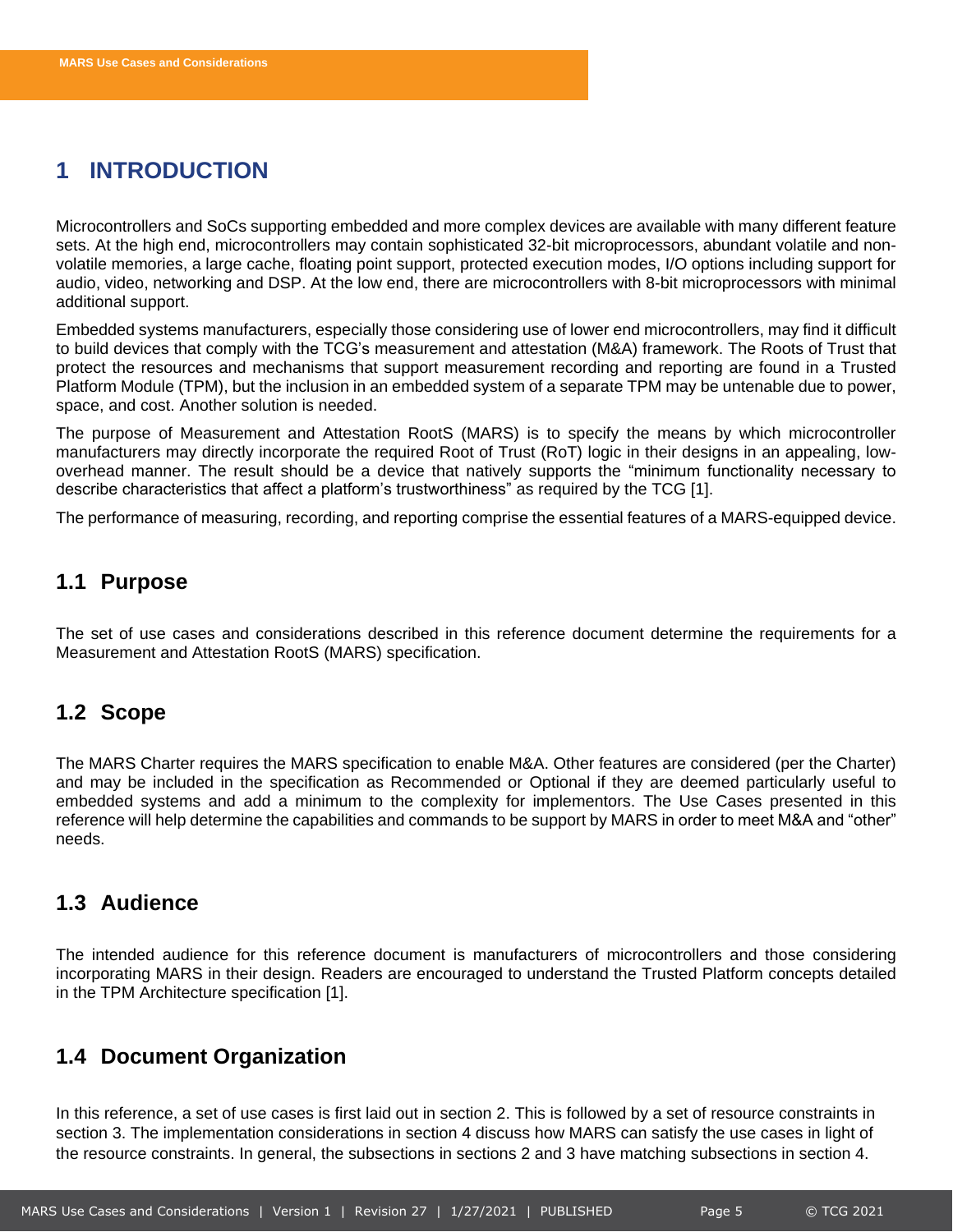# <span id="page-6-0"></span>**2 USE CASES**

As the name implies, Measurement and Attestation RootS is intended to support those use cases that thrive on trusted measurement and attestation primitives. The umbrella use case for MARS was summed up originally by the TPM specification when describing the need for roots of trust  $-$  to "describe characteristics that affect a platform's trustworthiness." [1] That description is reported to a remote challenger for the purpose of providing access control in a process known as remote attestation. A small subset of a TPM's extensive capabilities are essential for ensuring that this can be done securely. It is this subset that forms the mandatory capabilities of a MARS-compliant device. Other use cases described in this section may be supported in the MARS Specification as either Recommended for highly desirable features or Optional for those with minimal impact on design.

### <span id="page-6-1"></span>**2.1 Anti-Counterfeit (Device Identity)**

Providing reliable remotely-verifiable device identity for each device, be it large or small, is a prerequisite for most security-related use cases. Device Identity may be used as a simple access control mechanism, to prove ownership, or to prove that the device is genuine. A device identity is meaningful when the device can prove that the identity belongs exclusively to that device. While the identity is not secret, it may be privacy-sensitive. The identity may be generated locally or provisioned remotely and stored, as needed, by the host device. Malicious alteration would only yield denial of service as the device would be incapable of proving association with a different identity.

# <span id="page-6-2"></span>**2.2 Boot Health for Access Control Decisions**

At the moment when two devices begin interaction, each may need to make an access control decision before that interaction proceeds. In this use case, that decision is based upon an understanding of the other device's health. Here, that health is understood to reflect the integrity of the components used to boot the device (e.g. boot ROM, second stage boot loaders, firmware). Concerns about boot health may be related to the firmware or configuration being malicious, unauthorized, obsolete, or unknown. Firmware and configuration need to be measured and recorded locally, and eventually reported to another device so that it, or an authorized agent, can make an appropriate health assessment of the platform.

### <span id="page-6-3"></span>**2.2.1 Measuring Device Integrity**

The TCG method for representing firmware and configuration modules is hashing their contents to produce digests. As a digest is statistically unique, it is said to identify its module. The usage of a module by a device is recorded as an event. The collection of digests representing these events is called the Event Log.

### <span id="page-6-4"></span>**2.2.2 Recording Device Integrity**

The Event Log generally summarizes a device's integrity. However, since the Event Log can grow large, it is unreasonable to expect that a small RoT would store it. Consequently, its storage has to be managed by the host. As this Event Log is a potential target for malware that might like to cover its tracks, the log's integrity needs to be managed by a separate, trusted agent such as MARS. Unauthorized alterations to the Event Log should be detectable, rendering the log unusable. See section [4.5.2.](#page-12-3)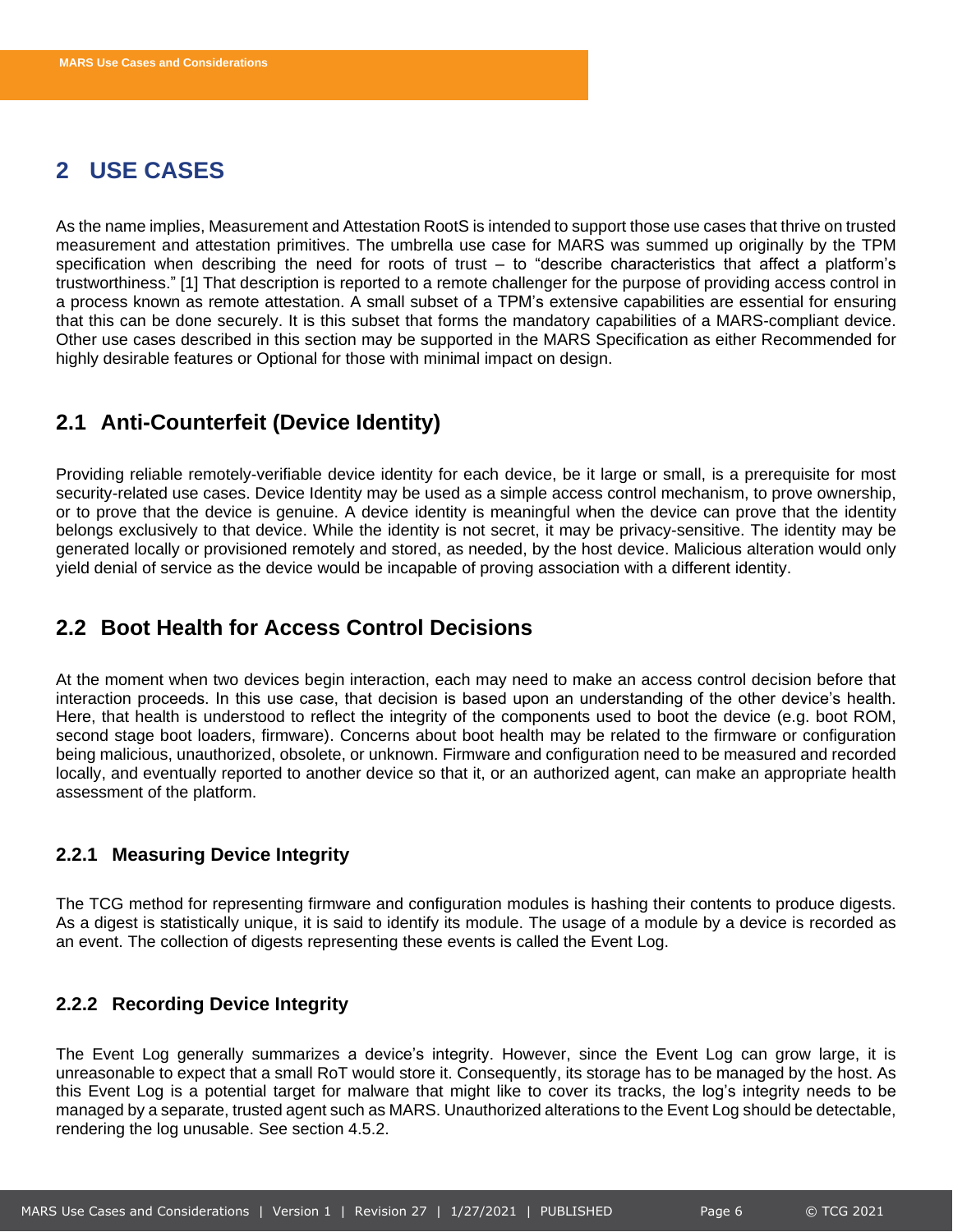### <span id="page-7-0"></span>**2.2.3 Reporting Device Integrity**

When two devices need to communicate with each other to access and provide a service or some other peer-to-peer relationship, one or both may need to prove their identity and configuration so the other can make an appropriate access control decision. The process of preparing a verifiable statement of identity and configuration to be assessed by, or on behalf of, a relying party (e.g. service provider) is known as remote attestation. It is also possible for a device to assess itself in a process known as local attestation. A form of local attestation is covered in section [2.3.](#page-7-1)

### <span id="page-7-1"></span>**2.3 Sealed Storage**

Software modules that manage sensitive (secret or private) data may need to store that data securely. Like the Event Log, it is expected that the data would be stored outside of the RoT and be integrity protected. However, since the data is sensitive, that data will also require confidentiality protection. The device should only be able to access (decrypt) the data if it is on the same device and in an authorized state. Sealed storage is a form of local attestation.

An example of sealed storage commonly occurs in a firmware TPM (fTPM). The fTPM needs to be able to seal its sensitive state to the host device so that the fTPM can be protected at rest. A MARS equipped host could generate a key that is bound to the host device and the host's state. This key could then be used to by the fTPM to encrypt/decrypt its state.

### <span id="page-7-2"></span>**2.4 DICE Emulation**

A Device Identifier Composition Engine (DICE, [2]) produces a Compound Device Identifier (CDI) that is derived from a Unique Device Secret (UDS) and the digest of the First Mutable Code (FMC). While the specific method to combine the values is the manufacturer's choice, because it does not affect interoperability, it may be implemented with methods such as

$$
CDI = Hash(UDS || Hash(FMC))
$$

or

CDI = HMAC(UDS, Hash(FMC))

DICE-based applications subsequently use values derived from the CDI in unique ways specified by the DICE Architectures Working Group. If MARS could produce a CDI, then a device equipped with MARS would be compatible with DICE infrastructure, so both DICE and MARS would benefit from economy-of-scale.

### <span id="page-7-3"></span>**2.5 Deep Quote**

Applications (e.g. virtualized TPM, fTPM, DICE-based applications) that manage secrets outside of a hardware RoT may need to prove that these secrets are [still] being used on the correct device in the correct state. A deep quote (or deep attestation, [3]) process would enable these applications that already produce attestations of their own to reach down to MARS to provide this proof via an additional attestation from a hardware RoT.

### <span id="page-7-4"></span>**2.6 Setting a GPIO, based on device state**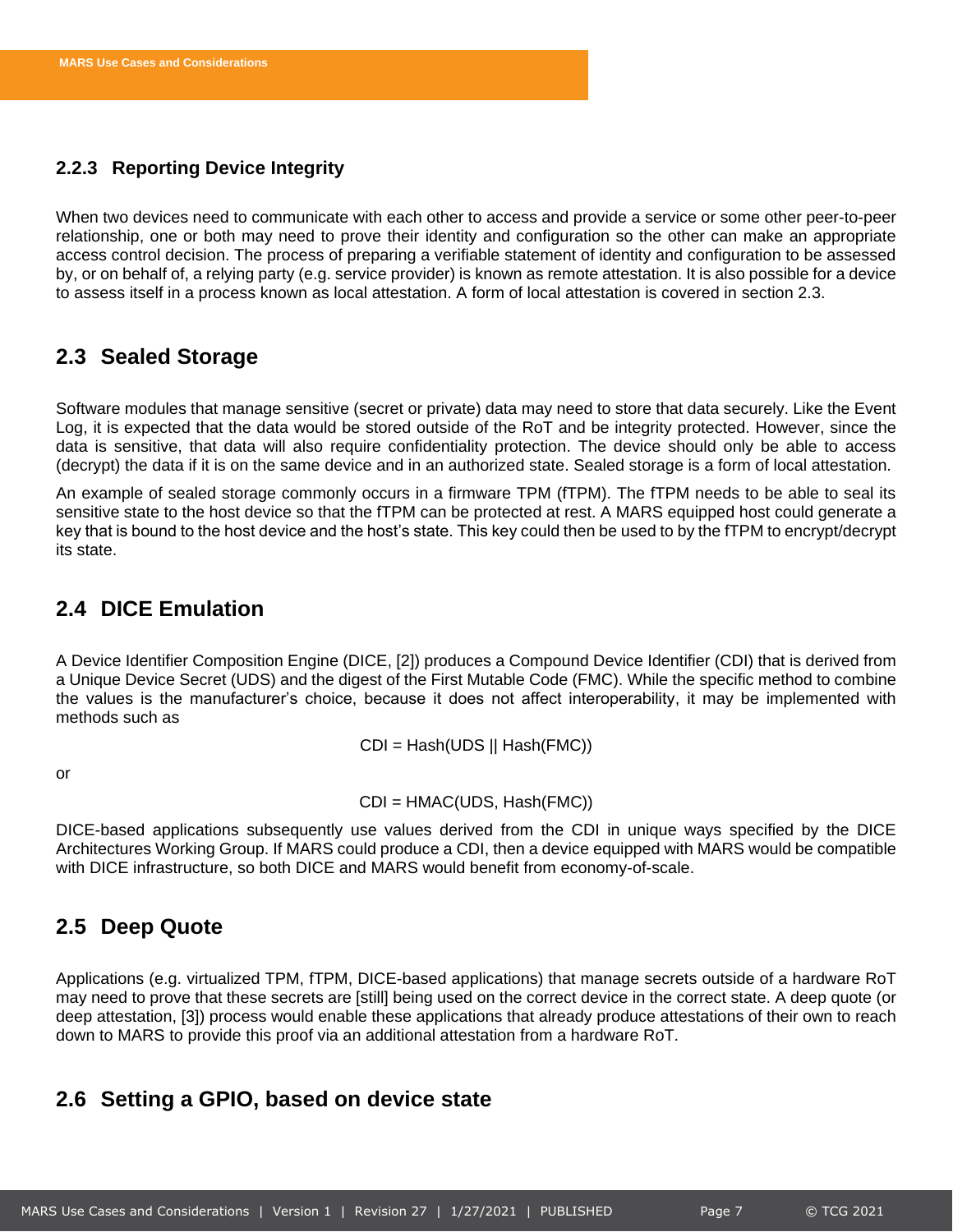A General Purpose Input Output (GPIO) output could be wired to signal a peripheral, likely tightly integrated to the device, to perform some action – e.g. [un]lock, power-up, blink, etc. Access to the GPIO mechanism would only be possible when the device is in an acceptable state.

### <span id="page-8-0"></span>**2.7 Locking external peripherals to a device**

A peripheral (external to MARS or the device) could be configured to respond to a stimulus that only a specific device can produce, regardless of that device's state.

An example of a lockable peripheral would be an SD card encrypted with a key that can only be generated by a specific MARS. When separated from that specific MARS, the SD card cannot be read.

### <span id="page-8-1"></span>**2.8 Locking use of peripherals to a device state**

A peripheral could be [un]locked by configuring the peripheral to respond when MARS can produce the correct stimulus. This stimulus would only be produced by a device with a specific MARS and when the device is in the correct state.

Another example of a lockable peripheral is a fingerprint reader that can only be used if the host firmware that will verify the fingerprint is in an expected state on the expected host.

### <span id="page-8-2"></span>**2.9 Identifying how long a system has been booted**

An enterprise might want to know how long a device has been running. If that device can relay its boot time accurately, an enterprise with concerns such as device stability or measurement staleness (the likelihood that the digests of what booted no longer represent what remains running or what will boot again) can make well-informed decisions.

# <span id="page-8-3"></span>**2.10Verified Boot**

The TCG emphasis on *measured boot* defers verification to an external entity trusted by the relying party. However, in a *verified boot* (sometimes called "secure boot"), the verification is performed locally. The "known good" or "golden measurement" for a module is attached to (or associated with) that module in the form of a digital signature. During boot, the module is measured and compared to the decrypted signature. If equal (and the signer is trusted) the module is verified. A similar mechanism could be supported by MARS.

# <span id="page-8-4"></span>**2.11Verified Update**

Many devices have upgradable firmware. Signed firmware can be authenticated before applying it as an update. As with the Verified Boot use case, MARS could provide some local verification support. Both Verified Boot and Verified Update are useful layers of security in preventing and detecting unauthorized modifications.

### <span id="page-8-5"></span>**2.12Update Protection**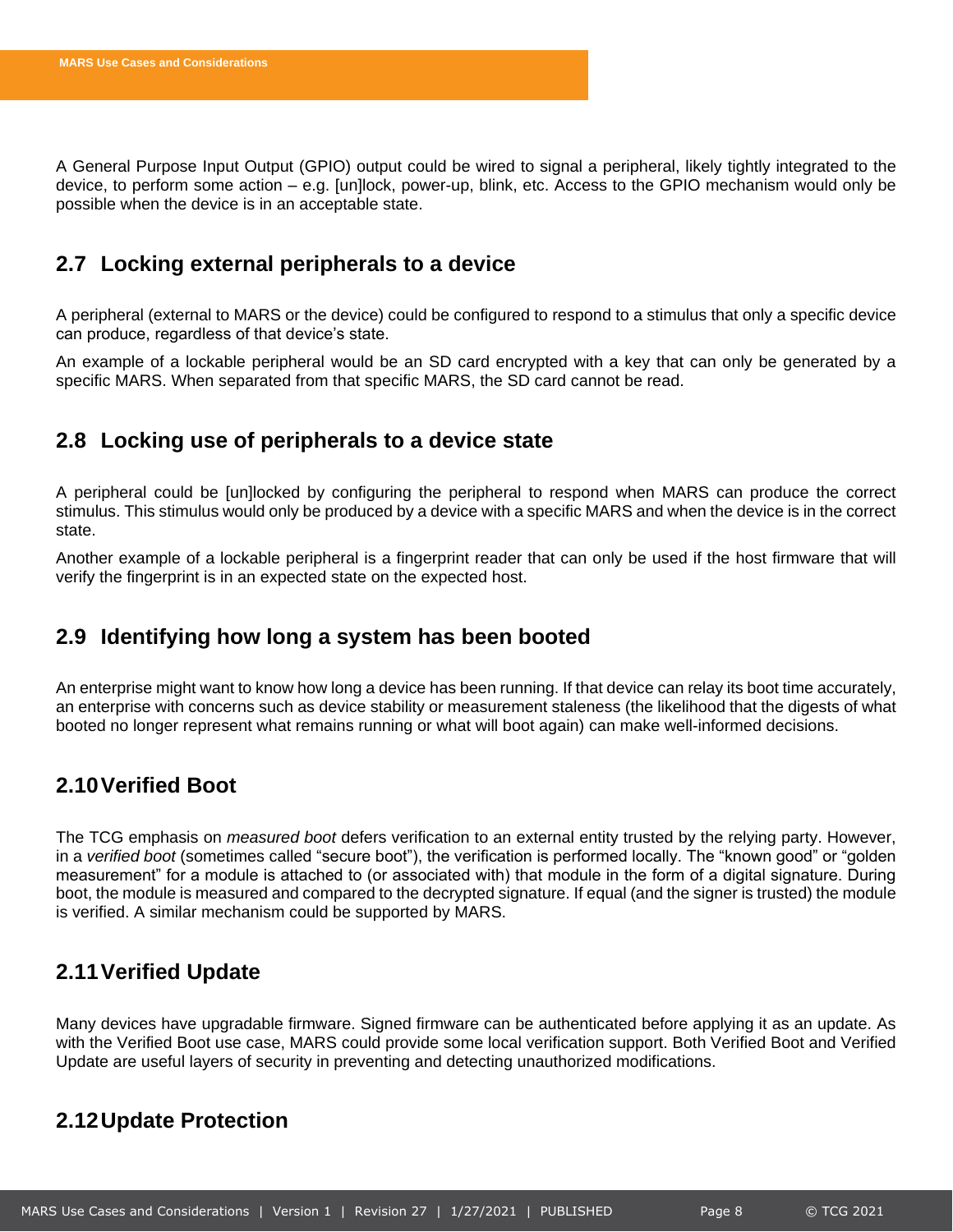When a device prepares for an update, it should only be able to overwrite sensitive firmware (e.g. from section [2.2.1\)](#page-6-3) when executing the First Update Engine (FUE, [4]). Attempts to overwrite protected firmware outside of FUE's context should not be possible.

### <span id="page-9-0"></span>**2.13Securely Proving Knowledge of a Password**

A password control mechanism can be used to authenticate local administrators or other users. A Shadow Password table, implemented on many platforms, typically contains:

Userid, HashAlgorithm, number of iterations, salt, Hash<sup>interations</sup>(salt || password)

The table contains all the information necessary to perform a remote dictionary or hammering attack on the passwords. A stronger mechanism that guards against these attacks is needed. See section [4.10.](#page-14-4)

### <span id="page-9-1"></span>**2.14Chain of Custody**

A distributed ledger technology (any kind of append-only database - with immutable records) may be used to track change in ownership transactions for a particular device. A device that presents its ID to a relying party can be verified by locating its most recent owner from the ledger. If that owner is trusted, a verifier can challenge the device to quote its identity or derive a new attestation key. The device should be capable of supporting the change in ownership and be verifiable to its new owner.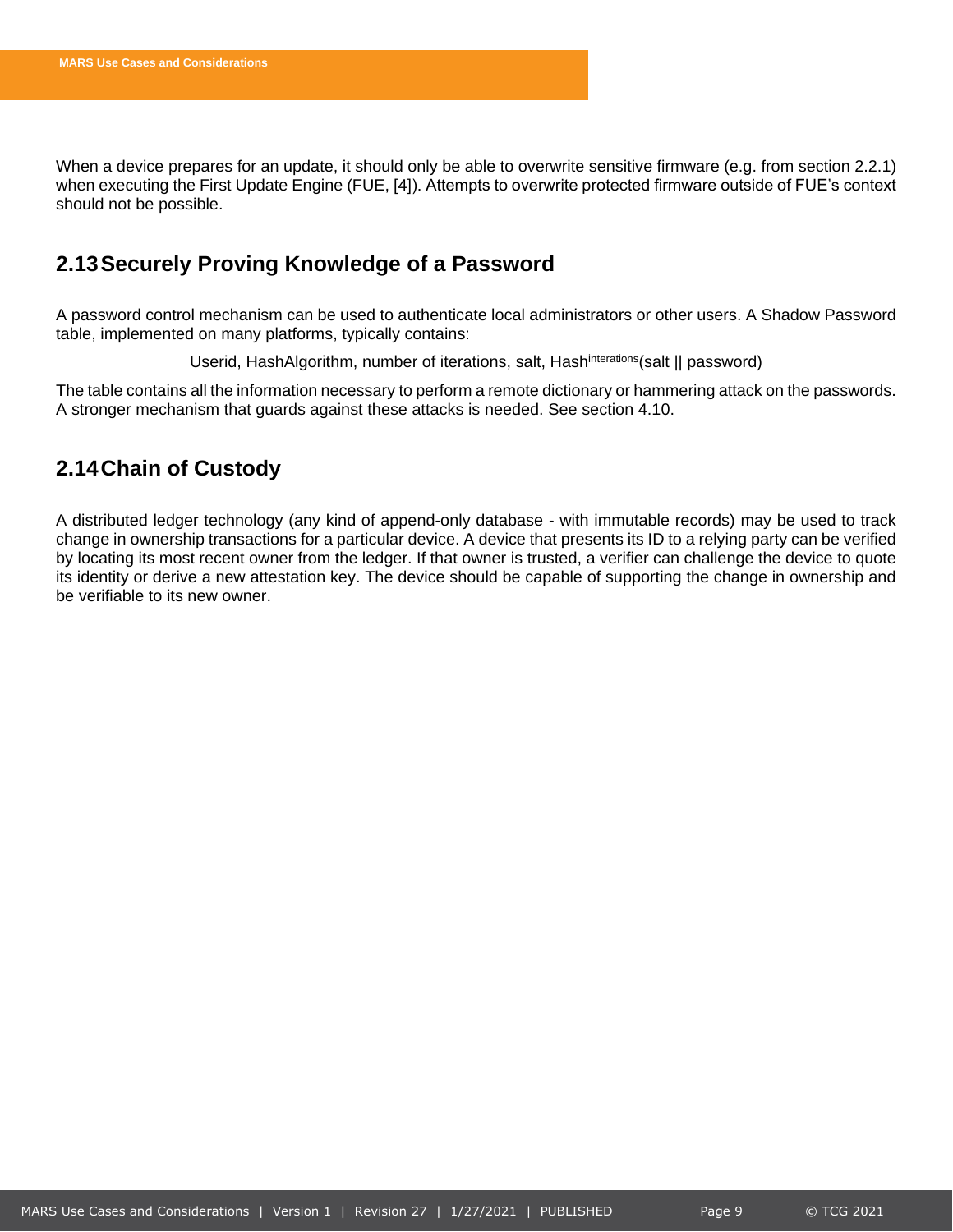# <span id="page-10-0"></span>**3 RESOURCE CONSIDERATIONS**

# <span id="page-10-1"></span>**3.1 Cryptographic Services**

As MARS seeks to provide a trusted computing solution for resource constrained devices, MARS must reflect the fact that asymmetric cryptography is virtually non-existent in this space. Asymmetric cryptography, typically RSA and ECC, is universally accepted as the preferred means to support digital signatures and key exchange. However, constrained devices effectively lack the computing power needed to generate keys or to use them in encryption and signing applications. They also typically lack hardware acceleration for asymmetric operations, due in part to RSA hardware implementations being larger than the microprocessor itself.

In this limited trusted computing context, hashing and signing are required for measurement and attestation. Encryption/decryption services may also be needed to support related, highly desirable features. Standard symmetric algorithms are lightweight enough to implement measurement, attestation, and encryption/decryption on even severely resource constrained devices.

### <span id="page-10-2"></span>**3.2 Die Area**

Conventional TPMs are essentially specialized firmware running on an isolated microcontroller. However, in a very small embedded device, integrating another microcontroller may be infeasible due in part to die area minimization requirements.

# <span id="page-10-3"></span>**3.3 Non-Volatile Memory**

A MARS-enabled device, at a minimum, must support non-volatile memory (NVM) required to retain cryptographic secrets, such as seeds or keys, needed for mandatory features. NVM options may be programmable (such as conventional or embedded flash) or read-only (e.g. fuse, mask, PUF). The decision to adopt a particular type of NVM may be influenced by fab availability, manufacturing cost and die area vs device features. To the extent possible, the choice in type and amount of such memory should be left to the manufacturer.

### <span id="page-10-4"></span>**3.4 Random Number Generator**

A good source of entropy and a strong RNG are foundational to reliable cryptography. While common practices require (and MARS is no exception) the generation of a secret seed, that generation may occur on an external provisioner. Other secrets on MARS could be derived from the seed. In both cases, an on-chip RNG is unnecessary. Consequently, an RNG should not be required as it might needlessly increase complexity, area and manufacturing cost. Nevertheless, a manufacturer may include an RNG at their discretion and offer interesting and useful services around it.

### <span id="page-10-5"></span>**3.5 Clock**

Readers familiar with TPM attestation structures know that each includes the TPM's clock. Moreover, implementations of the clock require NVM. In keeping with the NVM constraints of [3.3,](#page-10-3) MARS attestations should not require a clock.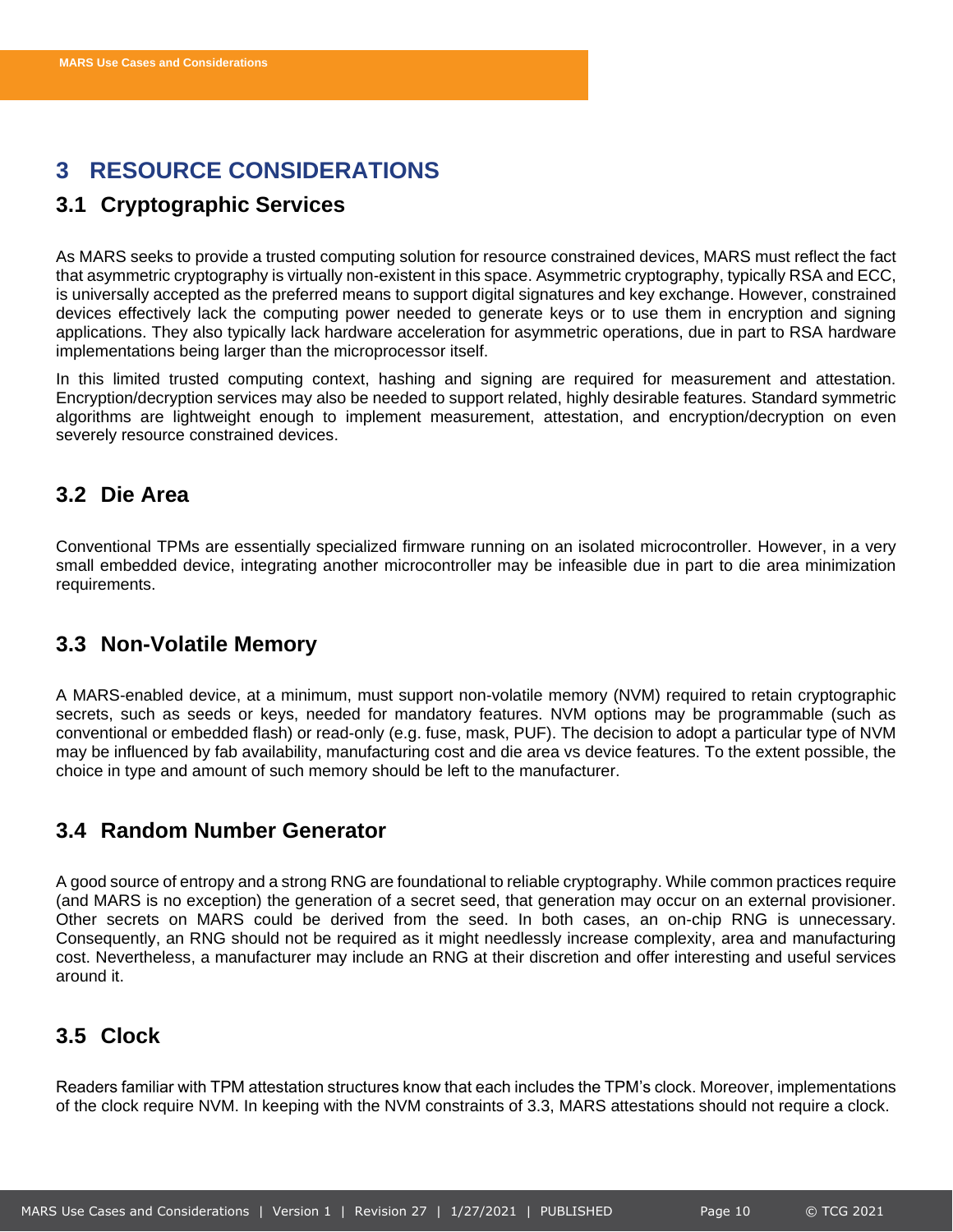# <span id="page-11-0"></span>**4 IMPLEMENTATION CONSIDERATIONS**

This section describes considerations for building a MARS device that satisfy the use cases in light of the resource constraints.

### <span id="page-11-1"></span>**4.1 Provisioned Seed**

Though MARS' scope excludes the provisioning of secrets, MARS cannot avoid the necessity of exclusive access to a securely generated secret known as the Provisioned Seed (PS). The PS is analogous to a TPM's Primary Seed that serves as the root of a key hierarchy. PS, which will ultimately be used to derive other keys, must itself be generated as a cryptographic key. During startup, MARS would use the PS and possibly other manufacturer-determined values to derive a Derivation Parent (DP). The DP would be the key used for subsequent derivations to fulfill MARS use cases, including [re]generation of the Attestation Key (AK).

During the provisioning process, a provisioner would generate the AK as a secret key shared between the device and an Endorser. The Endorser [5] would be responsible for verifying attestation signatures. This is detailed more i[n 4.5.3.](#page-12-4)

# <span id="page-11-2"></span>**4.2 Lightweight Cryptographic Services**

Symmetric cryptography provides a viable, though less flexible, solution for digital signatures. Though key generation is simple, key management is complicated because symmetric keys must be shared. MARS devices would require three cryptographic primitives: hash – for recording device integrity, MAC – for signing attestation claims, and KDF – for deriving keys and other values for other use cases.

Within the TPM, a variety of hash algorithms are supported, including those from SHA-2 and SM3. The TPM supports a variety of MACs, but for signing attestation claims and verifying signatures, the only symmetric algorithm supported is HMAC (over the available hash algorithms). Three KDFs are supported, including SP800-108 Counter Mode (based on HMAC).

While these algorithms may be reasonable to implement on resource constrained devices, there are efforts to find lighter weight alternatives. While TCG develops MARS, NIST is conducting a Lightweight Cryptography Standardization Process [6]. The scope of this process is to produce "Authenticated Encryption with Associated Data (AEAD), with optional hashing." The tag produced from AEAD is a type of a MAC. NIST expects that their process will yield a single primitive that can be used for encryption, hashing, message authentication, key derivation, DRBG, etc. MARS should be crypto agile and incorporate these new NIST recommendations where applicable.

### <span id="page-11-3"></span>**4.3 Die Area**

To reduce the impact on microcontroller manufacturers, a MARS device should be capable of being integrated without the use of an additional microprocessor. That is, MARS may be implemented as a hardware state machine with few, but valuable, capabilities. Manufacturers that are already integrating cryptographic accelerators should find that adding a small state machine around accelerators designed specifically for lightweight environments will impose little overhead.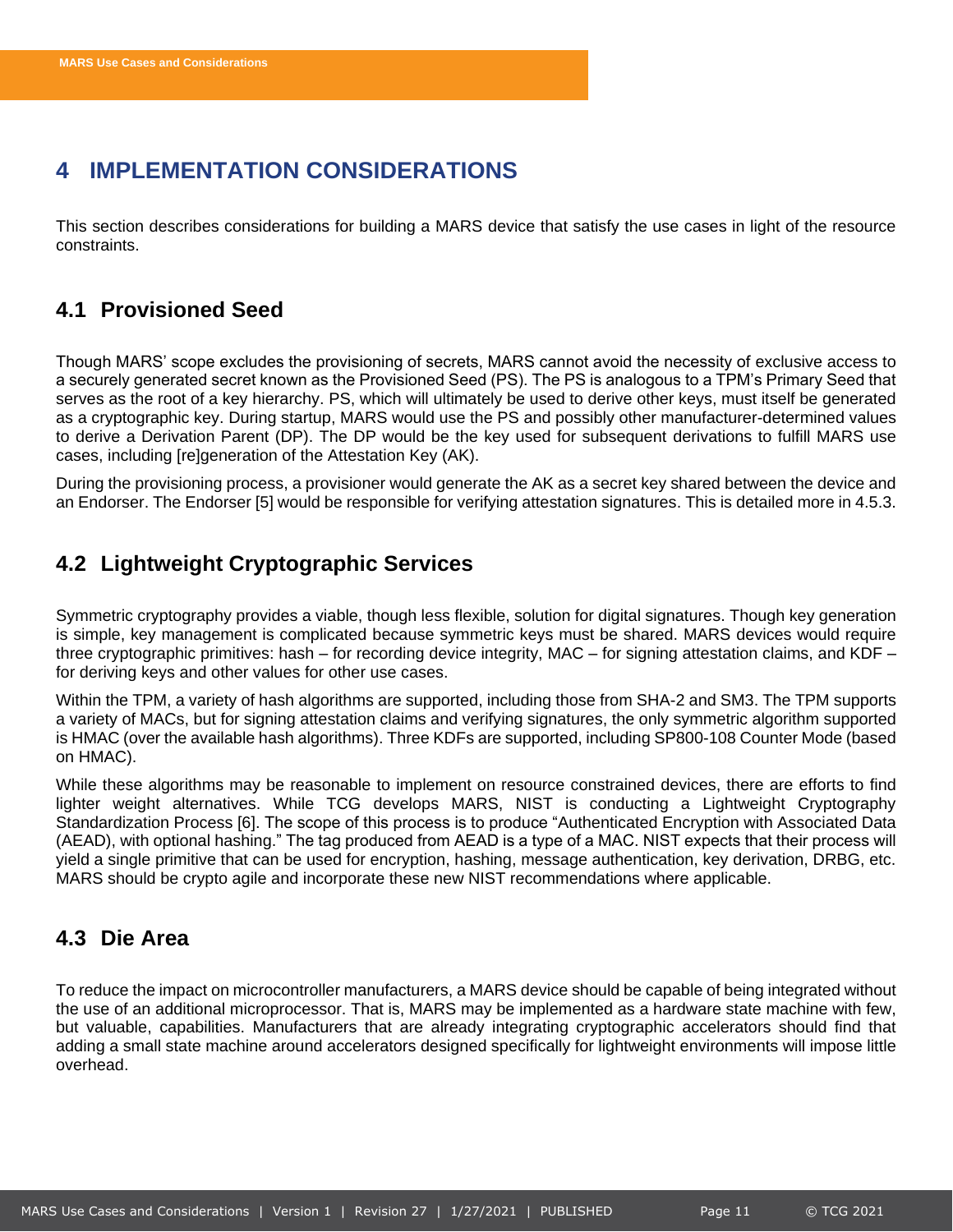# <span id="page-12-0"></span>**4.4 Anti-Counterfeit (Device Identity)**

Proof of the association between an identifier and a device is typically done via a cryptographic binding using a secret managed by a trusted agent (the TPM's Root of Trust for Reporting). Verification of that proof may determine ownership, that the device is genuine, or some other relationship based on a trusted identity. In the case of more capable systems that can perform asymmetric cryptography, a certificate can be used to claim an identity. The public portion of an attestation key is used as an identity. A private key, paired with the public key signed in that certificate, is used to prove that identity.

In resource constrained devices, asymmetric cryptography is either impossible or impractical. Symmetric cryptography should be used. In this case, the trusted agent (MARS) possesses a secret shared between itself and a verifier. The secret and the identity are created together – one possibly derived from the other, or the identity is simply assigned. A signature produced via a shared secret must be verified by the verifier who possesses that shared secret for that identity.

The association between a device's identity and its signing key is maintained by the verifier. If needed, possibly to protect against corruption or deletion, MARS can generate a value suitable as an identity via a KDF.

### <span id="page-12-1"></span>**4.5 Boot Health for Access Control Decisions**

### <span id="page-12-2"></span>**4.5.1 Measuring Device Integrity**

A Root of Trust for Measurement (RTM) initiates the creation of the first digest, delivers that digest to MARS, and optionally populates the Event Log. Though RTM is not part of MARS, both are required to build a trusted platform.

### <span id="page-12-3"></span>**4.5.2 Recording Device Integrity**

The Root of Trust for Storage (RTS) is the TCG's solution to recording device integrity. The RTS maintains a set of Platform Configuration Registers (PCRs) that represent a collection of events, and are used as integrity checks of subsets of the Event Log. The PCRs and Event Log are updated immediately after a module is measured and before it is used. The first digest is produced and delivered to the MARS RTS by the host's RTM. MARS allows for resource constrained devices to implement only a single PCR. More PCRs are allowed and useful (see section [4.7.1\)](#page-13-2).

### <span id="page-12-4"></span>**4.5.3 Reporting Device Integrity**

Reporting device integrity can be accomplished by relaying the device identity, PCRs and Event Log with integrity and freshness proved by a digital signature. Digitally signing a claim is the role designed by the TCG for the Root of Trust for Reporting. The RTR signs a digest of the PCR(s) and a challenge nonce using an appropriate asymmetric private key or symmetric shared secret.

With asymmetric attestation, the signature is accompanied by an attestation certificate that itself contains a signature of the signing key. Assuming that the relying party already trusts a certificate authority that chains to the attestation certificate, the signature on the integrity claims can be trusted and the claims themselves are considered accurate.

With symmetric attestation, there is no public key to be signed in an attestation certificate. Instead, the claim includes the location of an Endorser who, given the device identity, can retrieve the shared signing secret to verify the signature. The verifier's determination can be trusted by the recipient over an asymmetrically negotiated channel, assuming that the recipient trusts the verifier. Then, the process of assessing the claims can begin.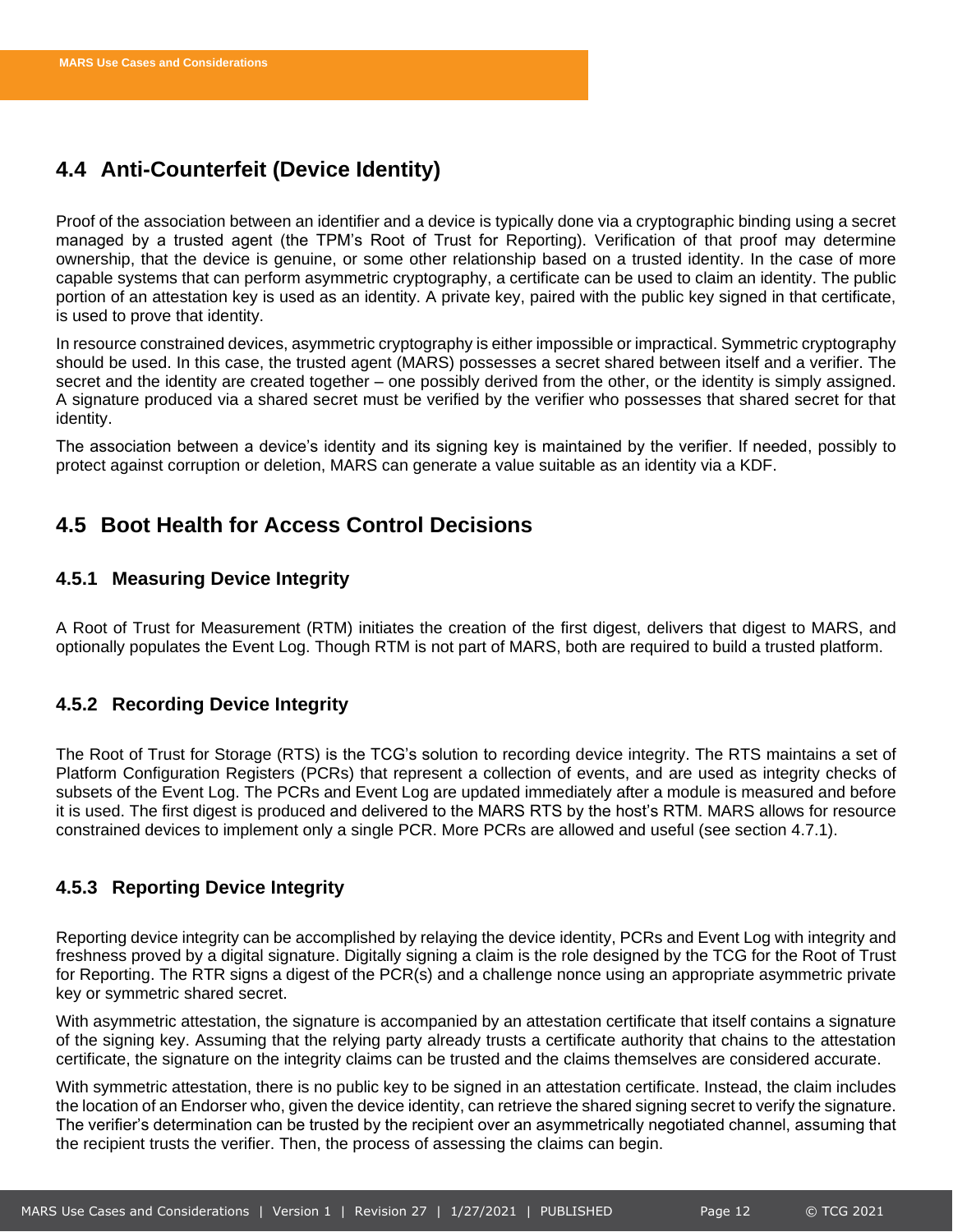As the PS is being installed on a MARS device, the provisioner may derive the attestation key (AK) used for signing attestations and provide the AK to the Endorser. During a quote operation, the AK could be recomputed in MARS via the KDF, and used immediately to sign a challenge nonce via the MAC.

### <span id="page-13-0"></span>**4.6 Deep Quote**

An application, such as one described in section [2.5,](#page-7-3) would have a certificate that certifies its signing key. The certificate could also indicate that the key can only be unsealed on a specific platform in a specific state, and that this process is backed by an active RoT that can be queried for proof.

The quoted PCR and Event Log should be examined to show that the device was in the correct state to allow the key to be unsealed. If the key and certificate had been leaked and used on a different device, that device would be unable to perform a deep quote correctly.

### <span id="page-13-1"></span>**4.7 Bound Derivations**

The following use cases can be implemented using a secure, deterministic mechanism that derives bits from the PS, PCR and some context from the root of trust and the caller. The result of such a derivation is cryptographically bound to the inputs provided, and is referred to as a "bound derivation." Methods to do so will be available in MARS to support other mandatory algorithms, e.g. to derive keys (KDF) and quote PCRs (MAC). MARS would provide an API giving secure access to KDF and/or MAC to support a caller's "derive" needs. Repurposing these functions for other use cases fits within the MARS scope (see section [1.2\)](#page-5-2) as the extra logic required would add a small and acceptable amount of complexity.

### <span id="page-13-2"></span>**4.7.1 Sealed Storage**

The TPM natively supports up to 128 bytes of sealed storage. For larger amounts of sealed storage, the same service could be used to hold a cipher key. That key could then be used to encrypt/decrypt much larger amounts of external data. Instead of supporting two mechanisms for sealed storage, MARS could employ the latter because that can handle large and small amounts of data.

Instead of using the TPM to store and unseal data or a key, the KDF mechanism can be used directly to generate a key. The label input to the KDF would indicate the type of key to create, e.g. "seal" or "key1", etc. If the device state unexpectedly changes because either the configuration of the device changed, or the data was moved to a different device, a useless key would be generated and unsealing would not be possible.

For example, a MARS equipped host could seal data for a firmware TPM (fTPM). The key would be sealed (bound) to the host device and the host's state. This key could then be used to by the fTPM to encrypt/decrypt its state

### <span id="page-13-3"></span>**4.7.2 DICE Emulation**

The requirement from DICE that a CDI be derived from a device secret and the digest of the First Mutable Code (FMC) can also be handle by a KDF function. Since the PCR would be a reflection of the FMC's digest once extended, a KDF that incorporates the PCR (i.e. a bound derivation) would generate a compliant CDI. Once generated, the PCR should be capped so that the CDI can no longer be generated. After capping, then FMC can be executed.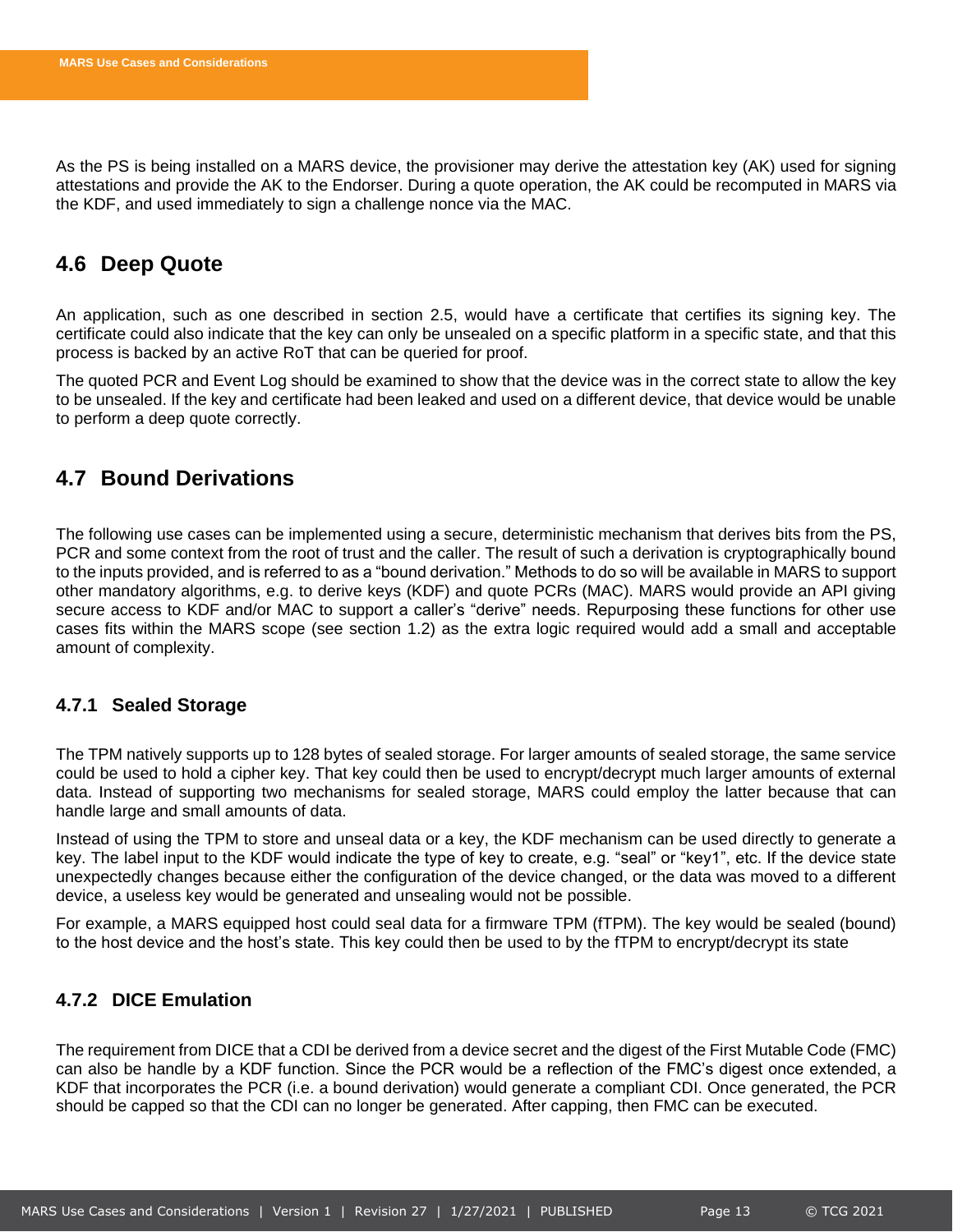### <span id="page-14-0"></span>**4.7.3 Locking external peripherals to a device**

MARS can be used to create a bound derivation that excludes non-deterministic PCRs. That can be accomplished by using PCRs with a fixed value (e.g. zero, before extended) or by using no PCRs in the bound derivation / KDF. A label input to the KDF representing the peripheral in question would be reasonable. The resulting value can be used as the key to the peripheral's lock.

### <span id="page-14-1"></span>**4.7.4 Locking external peripherals to a device state**

This use case is much like the previous [\(4.7.3\)](#page-14-0) except that extended PCRs are used in the KDF when creating the lock's key. This key would be bound to the device and its state.

### <span id="page-14-2"></span>**4.8 Setting a GPIO, based on device state**

A GPIO subsystem can be configured to react when a specific access value is provided. When that GPIO subsystem is integrated with MARS, that access value could be linked exclusively to the PCR. Access to the GPIO only succeeds when the device is in the correct state.

### <span id="page-14-3"></span>**4.9 Identifying how long a system has been booted**

The TPM records *time* in a 64-bit count of elapsed milliseconds since being powered on. This value is included in every attestation structure signed by the TPM (in addition to the clock, see [3.5\)](#page-10-5). In a lightweight implementation, this could instead be achieved by dedicating one of the "PCRs" to contain time. Obviously, the PCR would not be extendable, but it could be MAC'd.

### <span id="page-14-4"></span>**4.10Securely Proving Knowledge of a Password**

The shadow password table, shown in [2.13,](#page-9-0) could be implemented with a MAC instead of hash, as in:

Userid, MAC\_Algorithm (using MARS resident key), 1, salt, MACkey(salt || password)

This could counter an offline dictionary attack as the MARS key is unavailable to an attacker.

### <span id="page-14-5"></span>**4.11Verified Boot**

Assuming that the verifier possesses a known good measurement that matches the event being attested, the verifier can sign the measurement using an appropriate symmetric algorithm and signing key shared with the device. The signature is then given to the device. On subsequent boots, the signature is used locally to verify the image prior to its usage.

### <span id="page-14-6"></span>**4.12Verified Update**

This use case reuses the verifier logic from Verified Boot, but prior to the update being applied.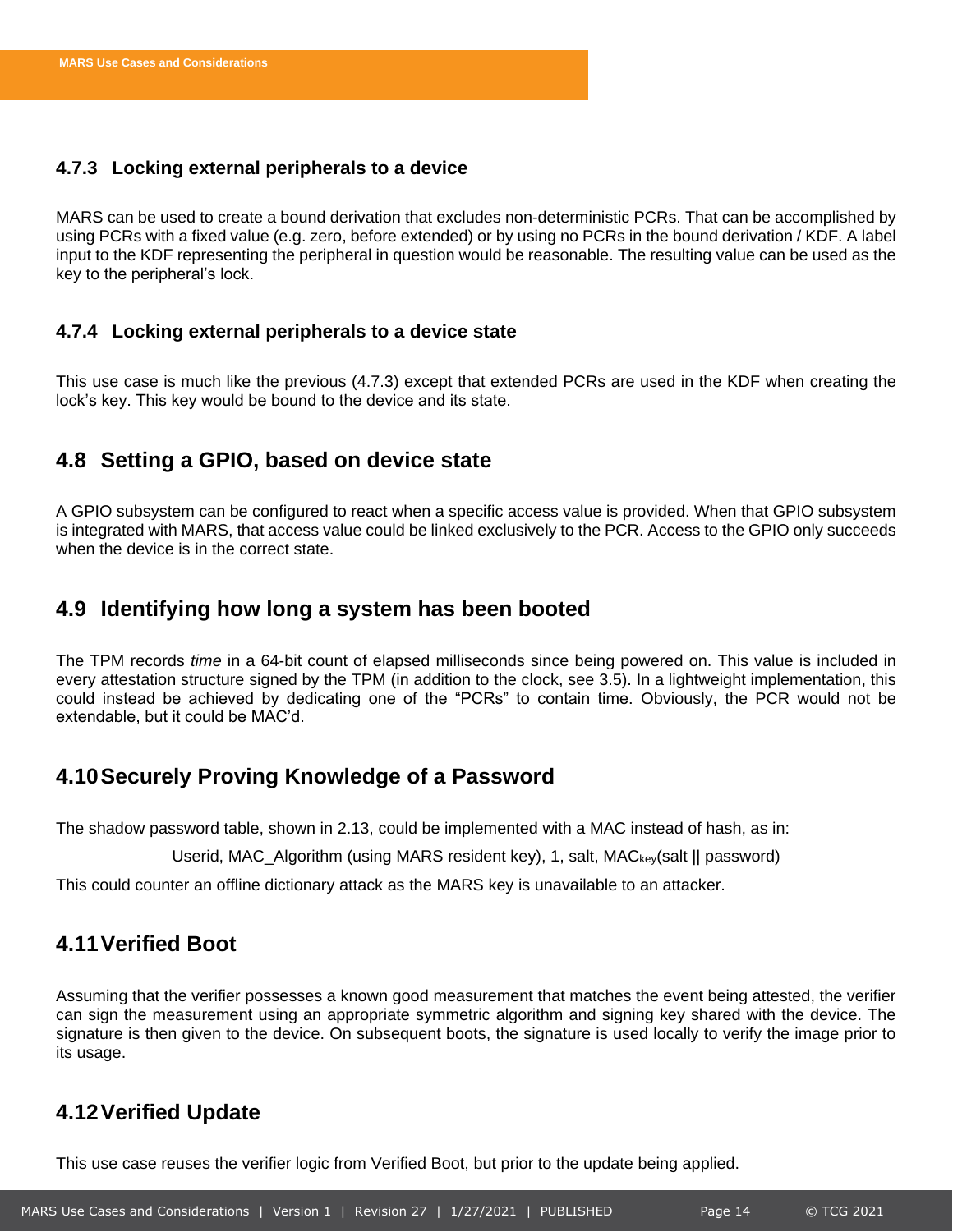### <span id="page-15-0"></span>**4.13Protected Update**

A MARS-enabled device could support the "Restrict updates to minimal FUE" use case via the GPIO mechanism. Refer to [4].

# <span id="page-15-1"></span>**4.14Chain of Custody**

The AK shared between the current owner and the device can be derived from the set of previous owners' device IDs on the device, and independently derived by owners. The most recent previous owner essentially becomes the AK provisioner for the next owner by sharing updating the ledger. A device that can produce the correct attestation key from the (optionally cached) ledger can be verified by its owner and confirm the ledger.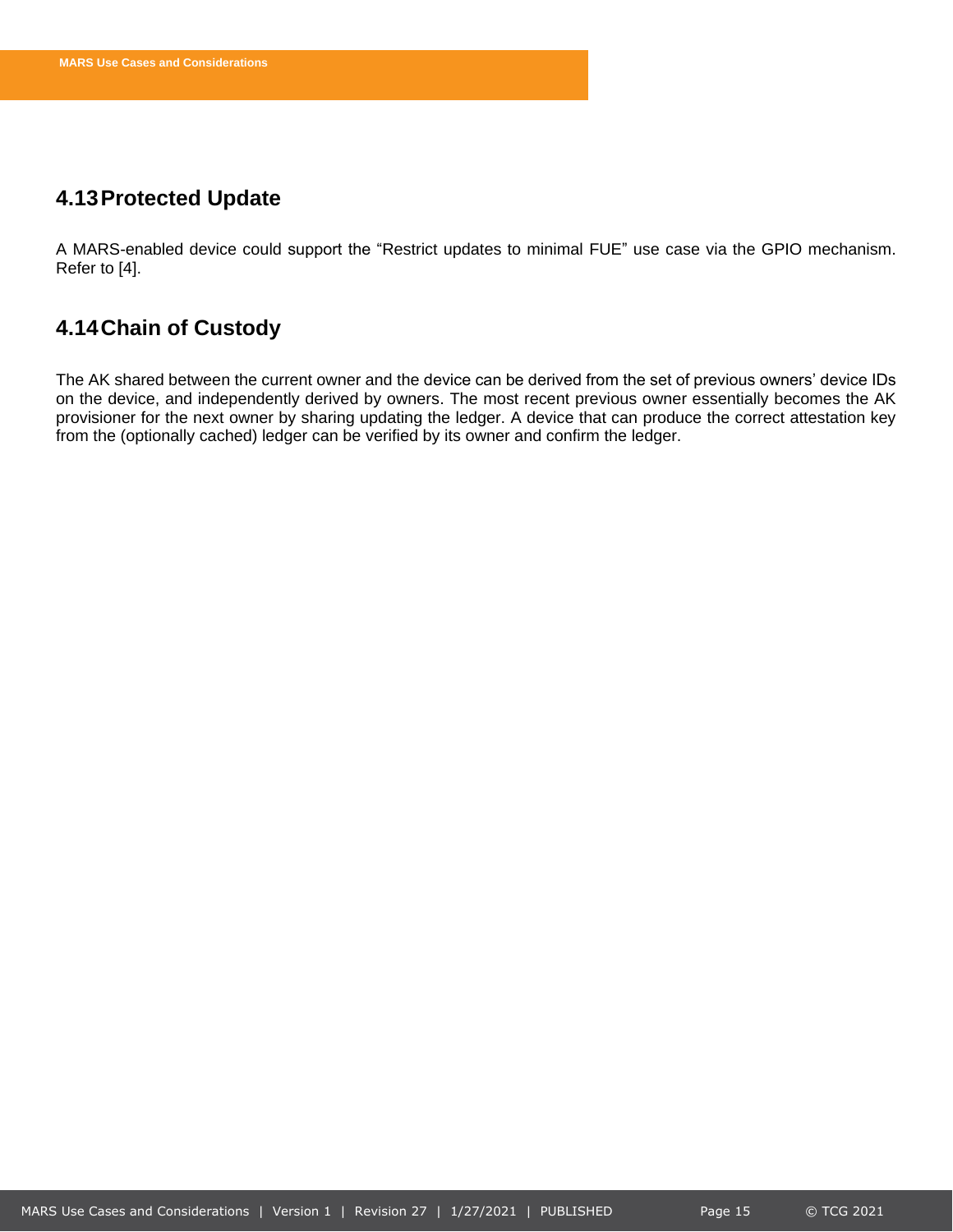# <span id="page-16-0"></span>**5 ACRONYMS**

The table below defines acronyms used in this document. See the TCG Glossary [7] for definitions of TCG terms.

| <b>AEAD</b> | Authenticated Encryption with Associated Data |
|-------------|-----------------------------------------------|
| AK          | <b>Attestation Key</b>                        |
| <b>CDI</b>  | <b>Compound Device Identifier</b>             |
| <b>DICE</b> | Device Identifier Composition Engine          |
| <b>DRBG</b> | Deterministic Random Bit Generator            |
| <b>ECC</b>  | <b>Elliptic Curve Cryptography</b>            |
| <b>FUE</b>  | <b>First Update Engine</b>                    |
| <b>GPIO</b> | <b>General Purpose Input Output</b>           |
| <b>HMAC</b> | Hash-based Message Authentication Code        |
| ID          | Identity                                      |
| <b>KDF</b>  | Key Derivation Function                       |
| M&A         | <b>Measurement and Attestation</b>            |
| <b>MAC</b>  | <b>Message Authentication Code</b>            |
| <b>MARS</b> | <b>Measurement and Attestation RootS</b>      |
| <b>NVM</b>  | Non-Volatile Memory                           |
| <b>PCR</b>  | <b>Platform Configuration Register</b>        |
| <b>PS</b>   | <b>Provisioned Seed</b>                       |
| <b>PUF</b>  | <b>Physical Unclonable Function</b>           |
| RoT         | Root of Trust                                 |
| <b>RTM</b>  | Root of Trust for Measurement                 |
| <b>RTR</b>  | Root of Trust for Reporting                   |
| <b>RTS</b>  | Root of Trust for Storage                     |
| <b>SD</b>   | Secure Digital                                |
| <b>TPM</b>  | <b>Trusted Platform Module</b>                |